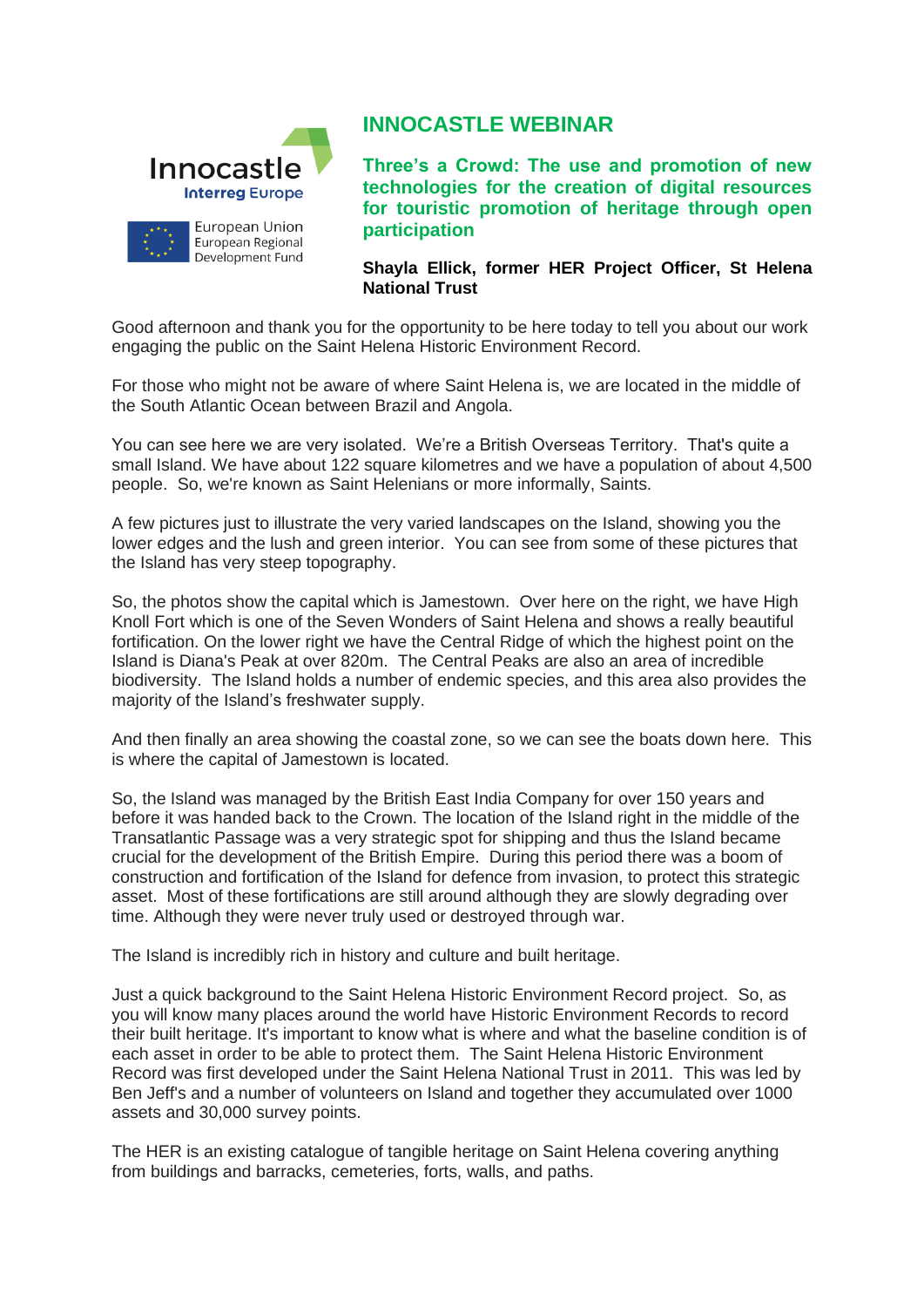It records what they are, where they are, the historical context, how significant they are and why - and what condition they were in about 10 years ago. It was an excellent resource that was used for a number of years after being put on to a bespoke website. However, this is no longer supported by the server therefore the information is no longer accessible or easily usable. The current status of the historic environment record is that it can be accessed by a PDF of all of the assets, which includes photos. This information is also available in a spreadsheet or there is a map layer that can be accessed as well.

So, fast forward to a decade later, this project was funded by historic England and involved a gap analysis to review, update and add to the 2011 assets. We hope to also make the HDR available online again in on a GIS-based platform that will be free and accessible to all. So, this project was a pilot project to see if we can establish an HDR using methods that could be replicated across the UK overseas territories. In order for this to be replicable, this needed to be low-cost and straightforward.

This current project is still ongoing we've had a few hurdles with the tech solution to make the data fully accessible online. For this we had to decide what digital platform to use, how we could host the site, who would host the site and who would be responsible for the future maintenance of the site.

So, for this we chose the platform arches which is a well-known heritage database. Historic England were able to help us create an instance of this and support to the IT sections. Arches also has an app that would allow for easy data collection and uploading of information through use of mobile phones and tablets from the field, and this approach would revolutionize the way we can collect the data and update the Saint Helena HDR on Saint Helena.

Use of an app would also encourage citizen science so we'd be able to include the younger generation and get them interested in going out and visiting various built heritage sites or recording cultural heritage and then uploading straight online.

So why is the Saint Helena HDR important? The HER documents important places and traces of our past it provides a valuable record of Saint Helena's history and heritage for future generations.

This project had a focus on education and outreach. we tried to include school groups or join groups and just reach out to children to get them to get them aware of, and excited about cultural heritage.

In order to protect our built heritage or to preserve the memories associated with it we first have to know what assets we have, where they are or were, what condition they are in and what is known or remembered about them. The HER provides a useful tool to inform conservation planning and development and it's important to make all of this information free, updated, and accessible again.

So, for this update of the HER our most important aim was to make sure that cultural heritage was included. We wanted to speak with people and record their memories and folklore associated with spaces where possible as we felt that this aspect, this cultural heritage aspect from a locals perspective was perhaps missing in the first iteration of the HER.

So, what methods do we use? We went out and held workshops and presentations to local societies, for example this is a presentation at the Heritage Society Annual General Meeting,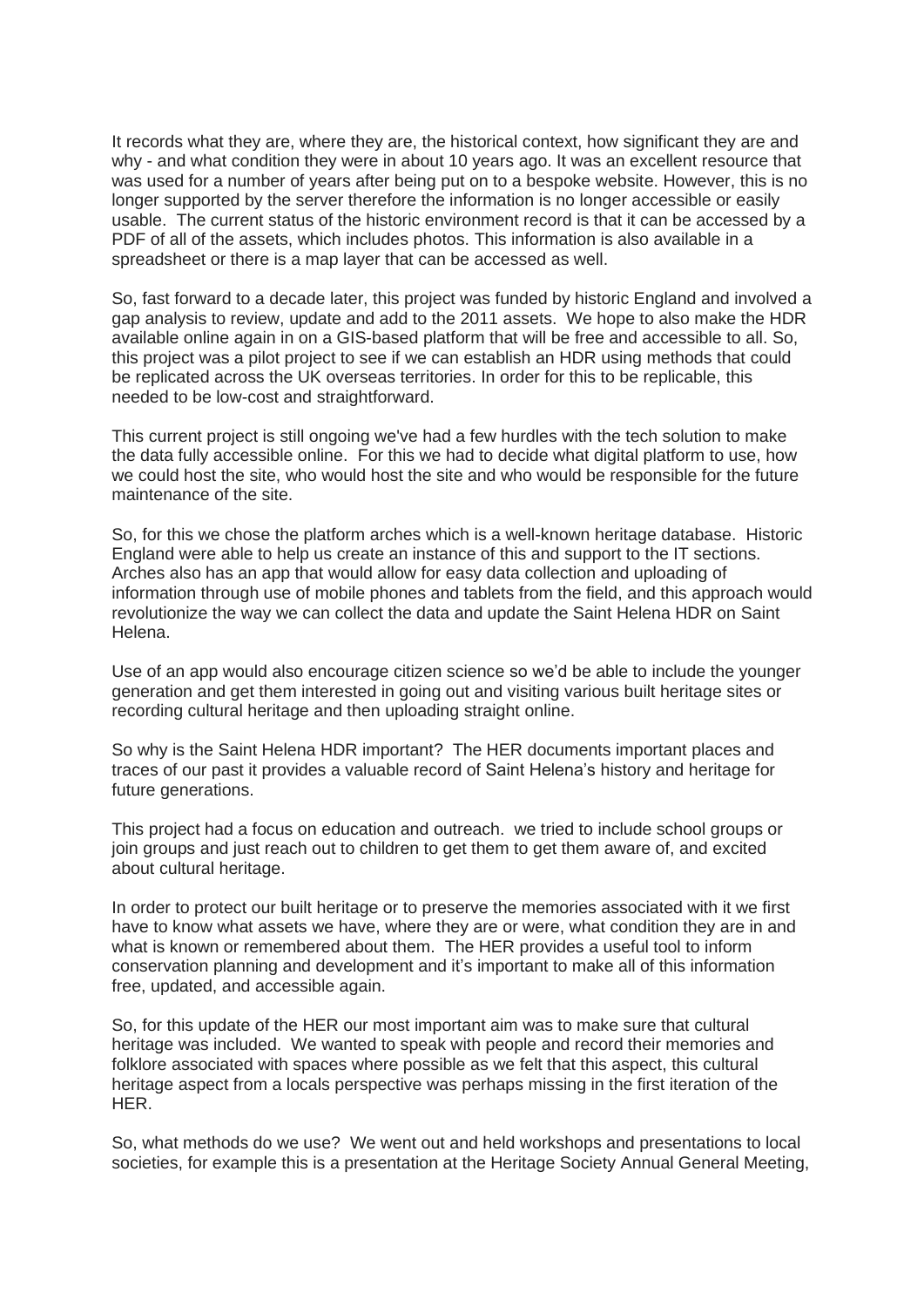and we then went back and did a bespoke workshop with them to look at the various assets and get their thoughts on what should be updated or what has changed.

We also did consultation interviews with land and property owners, speaking with them to get their views on the assets over the past decade. They provided us with updates of work that had been done on various assets, photos where they had them of works in progress, and we also spoke with other stakeholders to consolidate data, photos, and memories of these spaces.

We conducted site visits to priority sites to assess the condition of assets and take updated photos. Where we weren't able to get this through stakeholder interviews. And we also did this to add new records to the HER. So, for example this is a picture of the local Director of the Museum, who is also a trustee of the Saint Helena national Trust. He came out with us for a site visit to the Great Wood Wall, which was built in the 18th century to protect endemic forests from being destroyed.

We also joined walking groups, going with them to various areas around the Island when they were going areas that might be of interest from the HER perspective and were able to get their perspectives on various areas, speak with them about memories that they had over the years of visiting these sites, and from talking to people just in general day-to-day basis. we had loads of people who volunteered to come along on site visits with us and get involved and they were very keen to learn about the history behind various buildings.

We used local media. So, on Saint Helena there are some people who prefer local newspapers and radio, and they aren't online at all. So, we weren't able to engage them through social media. So, we used print promotion and interviews directly with them. So, for example with this update that is on screen we put this ad in the local paper, just a launch of the project and a little before and after photo of some interesting areas in Jamestown.

And after this we were approached by a lady to ask for a copy of the first picture as it contained a shot of her family car from the 1970s and she would like a little keepsake of that.

Others approached us to discuss their memories of the buildings in the first photo: who worked there, the area behind on the hills where they used to play when they were younger, and we also included these updates in the Saint Helena National Trust international newsletters to our supporters both on Island and overseas.

But the focus of our digital efforts was on social media, so we used this to engage saints on Island and overseas.

More than any other platform Facebook is the main way Saint Helenians keep up to date with Island news and in contact with each other.

We used before and after photos to show transformations of various buildings and areas, changes in use and often the longevity of a building and the context in which it sits.

We also included historic context where we had it, and we shared these posts to pages and groups with a large reach and an active Saint membership.

So just a little bit about the pictures themselves. Over on the left we have Rock Rose which was an 18th Century house built by one of our former governors. In the 20th century it fell into disrepair and was acquired by a local family who then proceeded to restore the house.

You can see in 2018 it was opened back up to the public.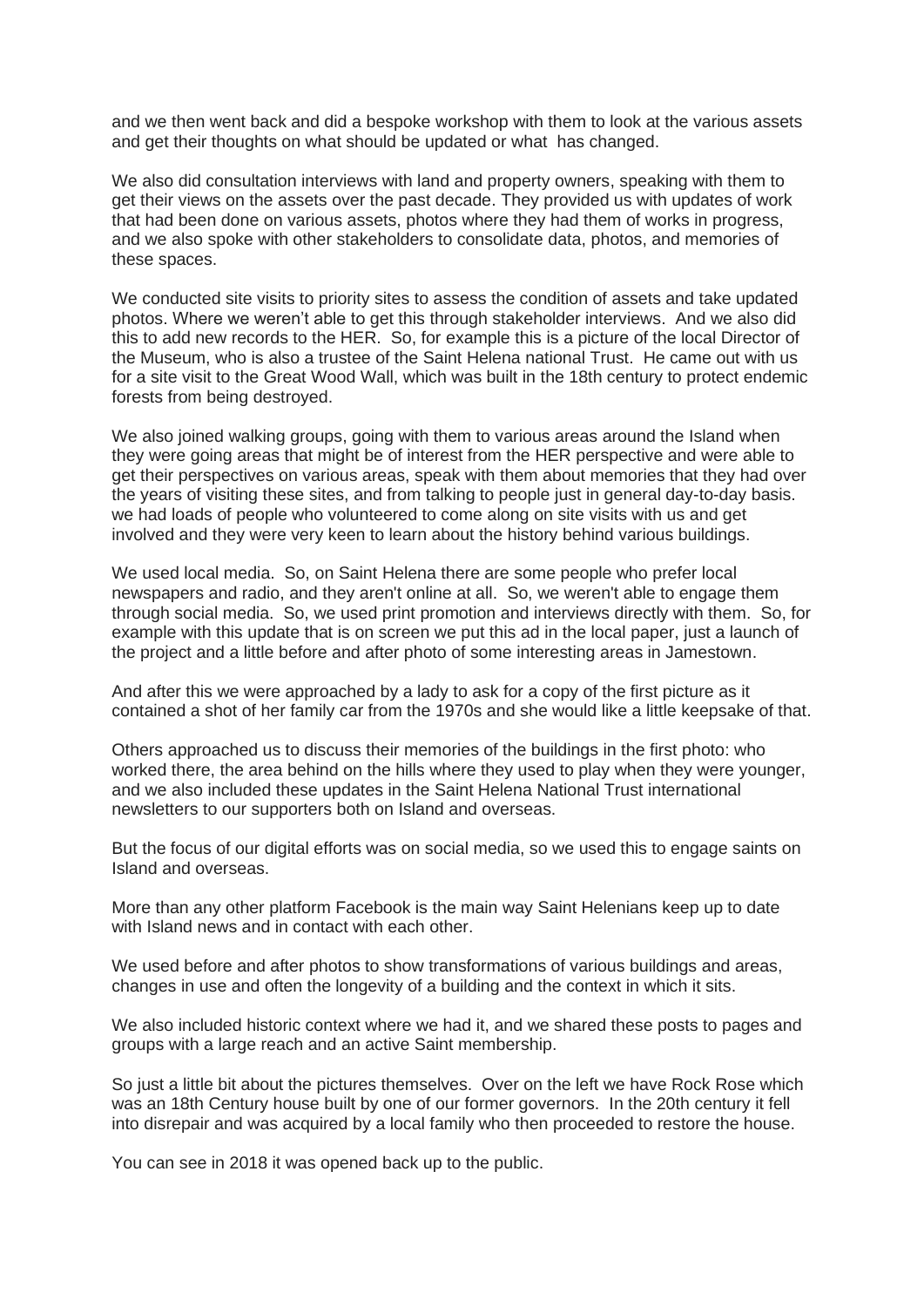In the middle picture we have the Old Customs House on our Historic Wharf. The sketch above is from 1787 and it shows the water tank that was used to supply ships that were stopping at Saint Helena to restock.

And then the picture at the bottom you can see the same building, relatively the same, but the context has changed so this time it's more modern containers on the Wharf. Some men on the floor and now the building is used as a fishmonger.

And over on the right is one of our field trips to a swimming area that was used in the 1970s. So, we can see the change in the area over the decades from the 1900s, and the 70s, in the first version of the HER and then the present day. We can see how nature has transformed that site over the years.

We also had a work experience student with us for a few days who did some research on various assets within the HER and they've done a few posts of those assets that interests her.

The use of social media particularly engaged younger people on Island who are perhaps less likely to attend formal workshops or the consultations but it's basically something they're interested in and online they are more likely to interact and share it, to like it.

And finally, I'll finish with two of our most popular posts on social media. so, the post on the left shows what is now the Bank Building and Market Street.

And then you can see in the bottom picture the building is still there, the Market Street is still. Some modern bits have come into the picture, like the railings, the pavements, the street has been tarmacked. But overall, the setting of the area is still the same. And then over on the right we have Ladder Hill Fort which shows in the 1860s the use by the military. And then today the area is the Headquarters of the Saint Helena Fire Service who very kindly agreed to pose for us for this before and after picture.

We found that posts that included people or recognisable buildings that could evoke memories of people's childhoods appear to have been the most popular posts that we had on Facebook. These posts kicked off lots of discussion with the public and not just interaction online, but people stopping us in the street or popping into the Saint Helena National Trust to speak with us for a chat.

And I think through this we've definitely seen a renewed interest in cultural heritage that we hadn't seen before the start of the project.

So, if you're wanting to replicate something like this our recommendation would be to make the engagement work for you. For us workshops and consultations worked for a specific group but in order to engage with the young and the Saint diaspora using Facebook was the best way to achieve this for us.

All the methods we used had different strengths in engaging various sectors across the public, but we found that a combination of methods ensured a more, fuller engagement with all people.

So, thank you for listening. More information can be found at the website link included here. And have a good rest of the session.

**Innocastle** stands for: INNOvating policy instruments for preservation, transformation and exploitation of heritage CASTLEs, manors and gardens. The partnership of INNOCASTLE consists of five European partners: the National Institute for Heritage (Romania), Ghent University College (Belgium),